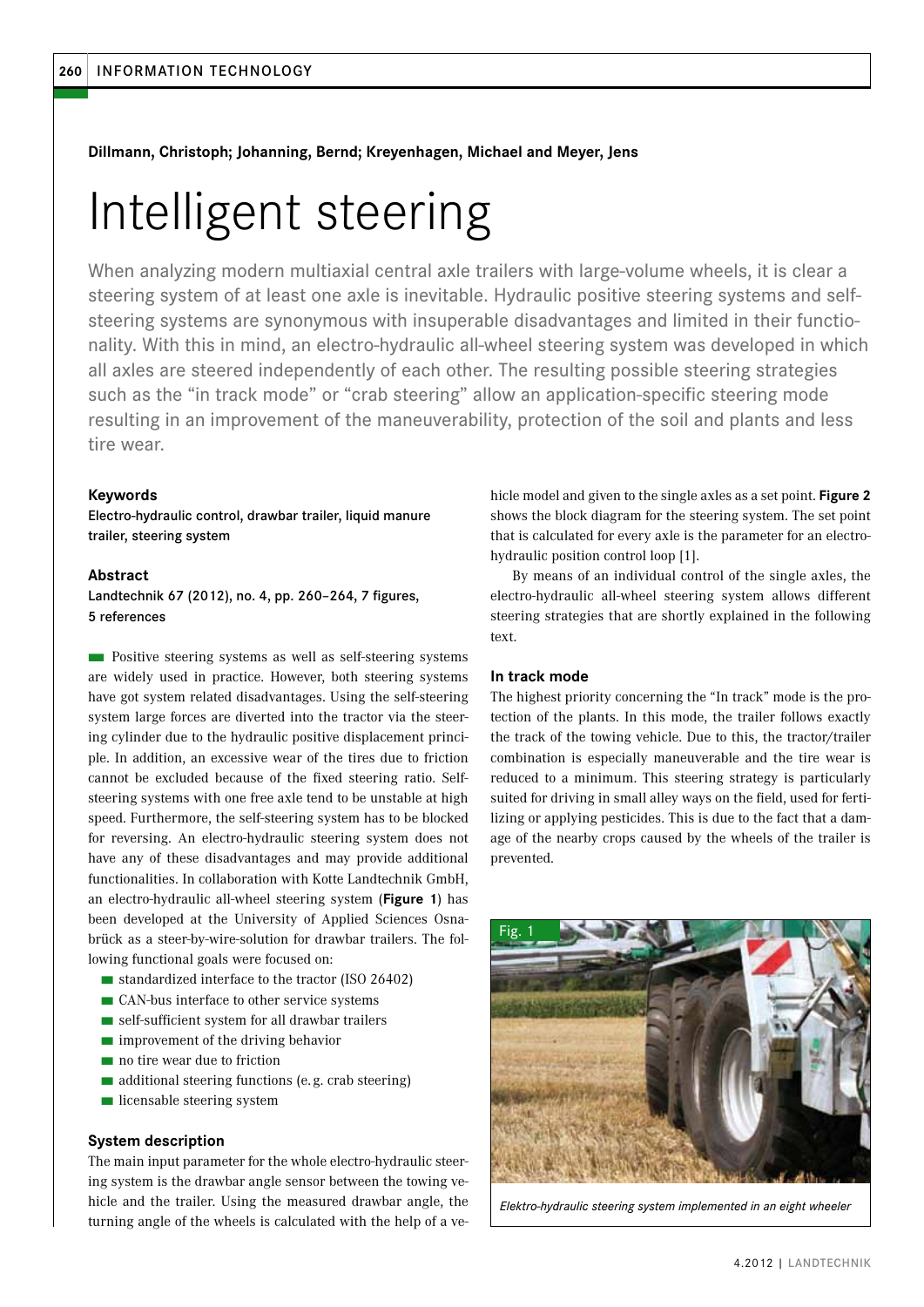

## **Crab steering**

The main focus of the off-set track driving, the crab steering, is placed on minimal compression of the soil. Due to the uniform deflection of the wheels, the trailer leaves the track of the towing vehicle so that every wheel uses its own track, spreading the total load on several tracks.

## **Slope drift**

Trailers with hydraulic positive steering systems tend to glide down when driving parallel to a slope. The slope drift function provides a possibility for the vehicle drivers to pass difficult sections safely with the help of an automatic uphill countersteering.

## **Self-steering system/positive steering system**

In this steering strategy, the vehicle is driven with one blocked axle. In contrast to the conventional hydraulic positive steering system, no fixed steering ratio is used. The steered axles are aligned to the instantaneous center of rotation at all times, reducing tire wear. Due to the blocking of one axle the driving behavior is, especially concerning the steering, comparable to other steering systems and the driver does not have to adjust to it.

## **All axles centered**

In addition, the axles of the trailer can be blocked in neutral position (driving straight ahead). Here, the value of the drawbar sensor is not considered, so that e. g. straight reversing is easily possible [2].

#### **Function trial and drawbar angle sensor**

The central element for the implementation of the electrohydraulic all-wheel steering system in the functional model was a "Rapid Control Prototyping System" (Matlab/Simulink and DSpace-Box). With this, the system configuration, the programming and the test drives have all been conducted within only a few months. The test drives were made with the functional model on a test track, including different characteristics (bumps, potholes, slalom). The measuring track (**Figure 3**) shows the vehicle's behavior in the "In track" mode on the circuit. The positive drawbar angle in bend 1 results in negative steering angles at the steering axles 1 and 2. The trailer runs without tire wear in the track of the rear axle of the towing vehicle. When reaching the end stop of the axle 2, the strategy "In track" mode has to be left. To maintain the rolling motion of the wheels without any tire wear due to friction, the axle 2 has to stay fully deflected and the axle 1 has to be steered back, if the drawbar angle gets bigger. Furthermore, it is essential for a rolling motion of the wheels without tire wear due to friction that small alterations to the drawbar angle cause an immediate change for the set point position of the wheels. This results in the special importance for the faultless measurement of the drawbar angle [1].

The identification of the drawbar angle was initially carried out with the help of a drawbar angle sensor. A disadvantage for the eccentrically placed sensor unit is the strong influence of nodding and rolling movements resulting from this position (**Figure 4**).

For this reason, a drawbar sensor was developed that decouples the nodding and rolling movements mechanically. To do so, the drawbar is connected to the towing vehicle via the usual K80 ball. Using a joint polygon, a steering trapeze is installed, which is held up by the standardized K50 connection on the left and right of the K80 ball as well as another K50 ball in the middle of the drawbar (**Figure 5**). An additional transverse trapeze is used as a pivot point for the drawbar angle sensor. Thus, the drawbar angle sensor is always located in the plane of the joint polygon whereupon the drawbar of the trailer can nod and roll freely around the K80 ball [1].

## **Process of the serial certification**

After a successful functional development and testing, the serial certification, in compliance with the functional safety, was the focus of the development. This was conducted in collaboration with the TÜV Nord Mobilität and concluded in January 2010 with a variant independent approval for road use according to ECE-R 79 (**Figure 6**). The development process was organized according to ISO 25119. This generic standard for safety-related parts of control systems for tractors and machinery for agriculture and forestry concerns the whole safety life cycle beginning from the initial idea of the product to its decommissioning.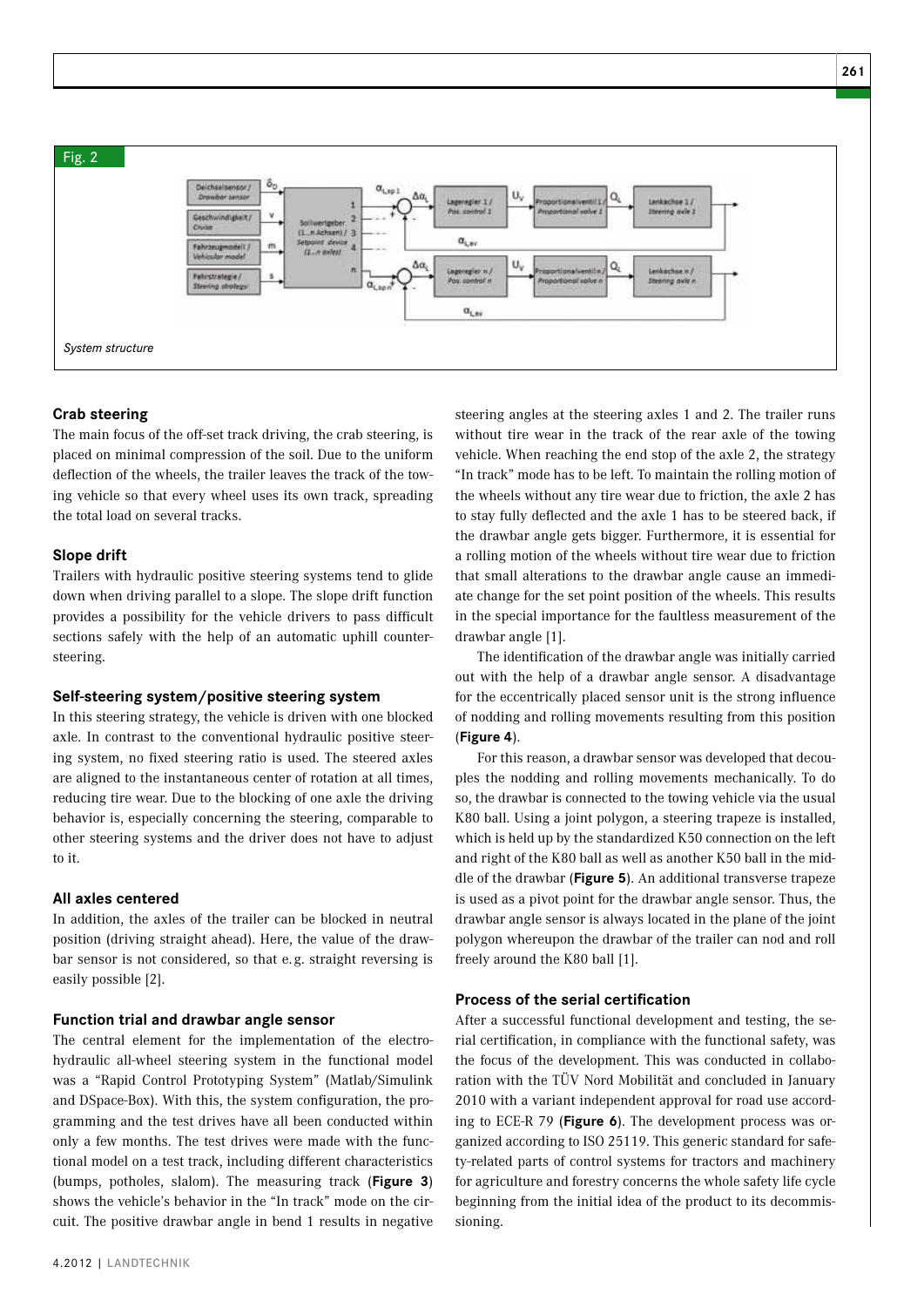





*Comparison: with and without nodding and rolling compensation [1]* 

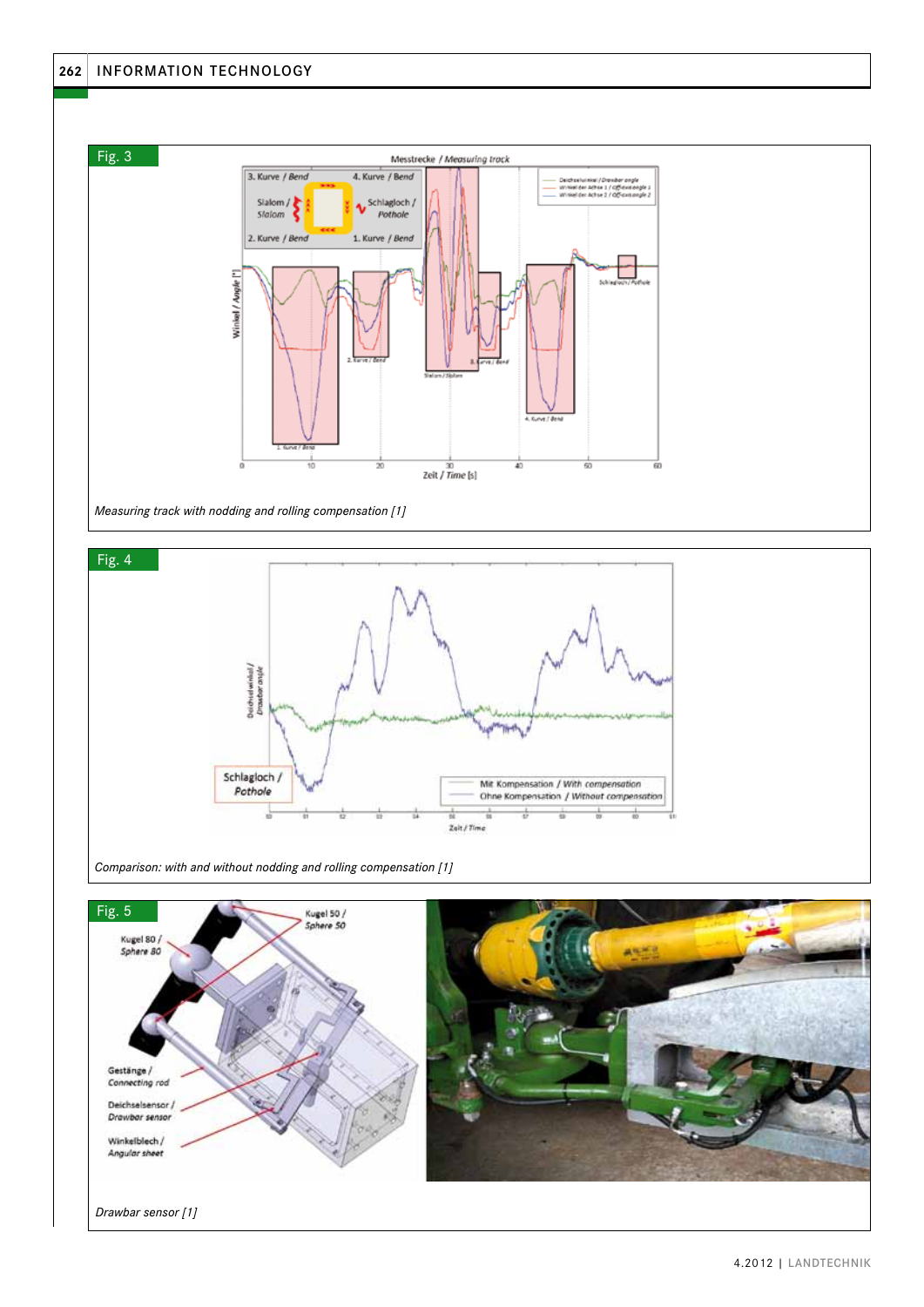

Already in the concept phase, a hazard and risk analysis was conducted which identified all potential hazardous situations and determined the most dangerous situations using structured valuation guidelines. These are crucial for the classification of the "Agricultural Performance Level" (AgPL) which provides development directives and principles reducing the risk of a malfunction to a minimum. The all-wheel steering system is classified as Agricultural Performance Level c.

The standard requires a systematic approach according to the acquainted V-model, which is shown in **Figure 7** for the structuring of the safety requirement. Initially, superior requirements are methodically developed on the left side of the model before they are specified in the safety concept. To exemplify this, the development of the drawbar sensor can be mentioned. In this case, the functional procedure is to ensure the function, i. e. the measurement of the angle between tractor and trailer. The technical implementation concretizes the require-

ments and provides the incorporation of a redundant sensor as well as a value range check. Additionally, the response times and the system behavior in case of an error are defined. These requirements are considered as input values for the hardware and software that are also developed according to the V-model. The faultless implementation of the mentioned sub-goals is warranted with the integration test and safety validation. For this, the goals from the respectively opposite specification phase are classified as the basic principle of the examination.

The hardware is designed according to category 2 of the ISO 25119. This prescribes a control of the input and output signals as well as the control of the logic unit by a second controller. All single components meet the high claims in terms of the reliability (MTTF and  $B_{10}$ ) and are tested with regard to all environmental influences occurring in the vehicle, comparable to the environmental testing according to IEC 60068-2. The testing of the system components regarding to the electromagnetic com-